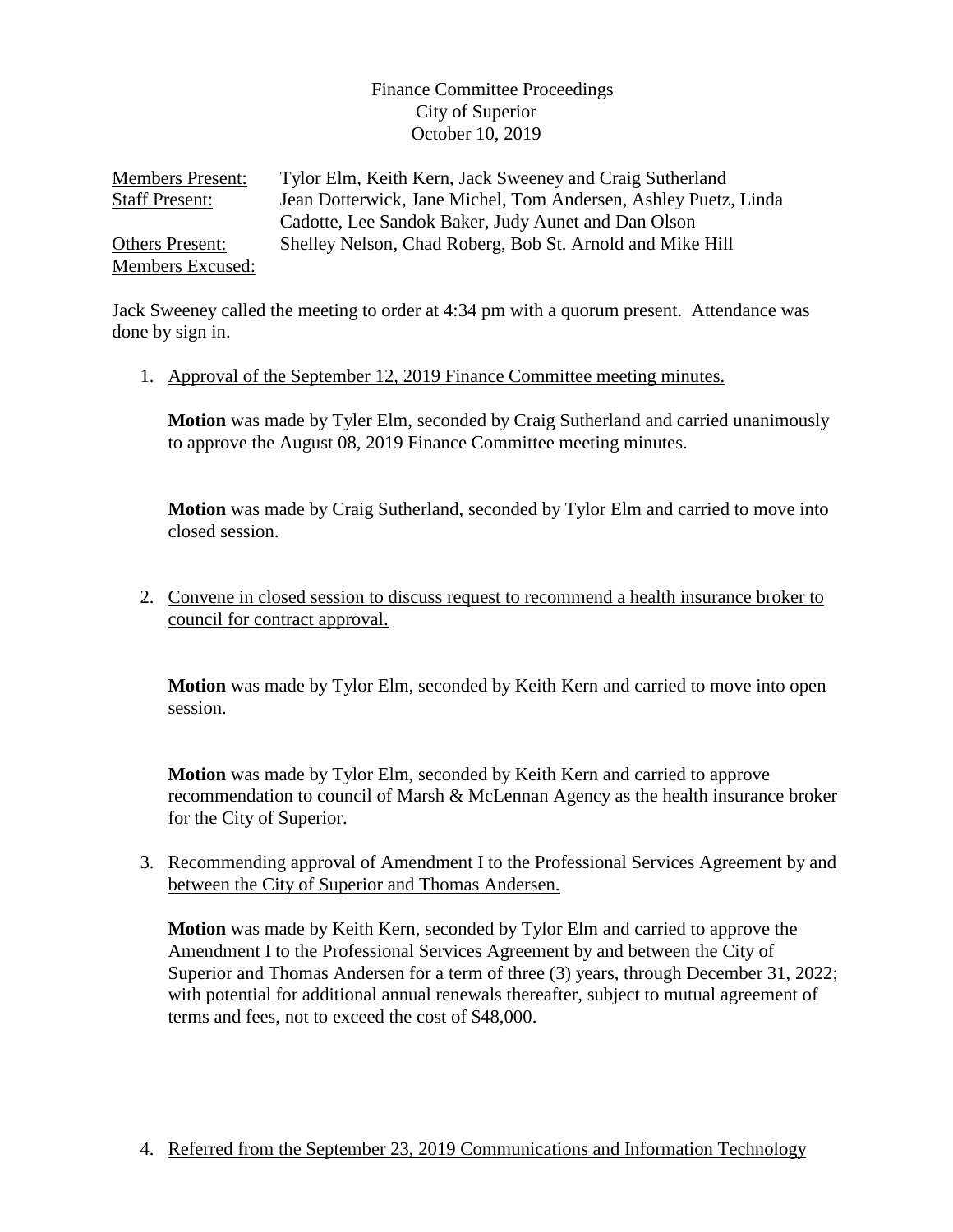Committee for review of the proposal from Entry Point Networks to create a municipal fiber infrastructure plan and discuss funding sources.

Councilor Tylor Elm discussed and fielded questions regarding creating a municipal fiber infrastructure plan including public input, planning and the research needed to build out an open access fiber network within the City.

**Motion** was made by Tylor Elm, seconded by Keith Kern and carried to approve moving forward with the proposal and sending to administration and Mayor to find funding, not to exceed \$18,000.

5. Held from September 12, 2019 Finance Committee meeting – Request from councilors VanSickle and Olson to review funding options to install three adaptive Zagster bicycles.

Councilor Dan Olson updated the Committee on his meeting with Mayor Paine and the need for further research on the different options available for adaptive Zagster bicycles, changes in the stations and the possibility of adding another station.

**Motion** was made by Keith Kern, seconded by Tylor Elm and carried to table the Zagster bicycle discussion until further research is completed.

6. Recommending approval of the Hotel/Motel Tax Fund budget.

Assistant Finance Director Puetz discussed the budgetary constraints put on the 2020 Hotel/Motel Tax Fund budget and the available funds for a Winter Ice Festival. Director of Parks, Recreation and Forestry, Linda Cadotte, spoke on the Ice Festival and changes seen over the years in the funding of the event and community partnerships. A discussion ensued.

**Motion** was made by Keith Kern, seconded by Tylor Elm and carried to recommend approval to council of the 2020 Hotel/Motel Tax fund budget as is and to delegate the \$13,000 budget to be used for a Winter Festival.

7. Review September, 2019 check register.

**Motion** was made by Tyler Elm, seconded by Keith Kern and carried to receive and file the September, 2019 check register.

8. Review General Fund Financial Statements – 2019 Expenditure vs. Budget Analysis.

**Motion** was made by Keith Kern, seconded by Tylor Elm and carried to receive and file the General Fund Financial Statements – 2019 Expenditure vs. Budget Analysis.

9. General Financial Overview

a. Update on top 3 financial concerns.

**Motion** was made by Keith Kern, seconded by Tylor Elm and carried to table the General Financial Overview until the November 2019 Finance Committee Meeting.